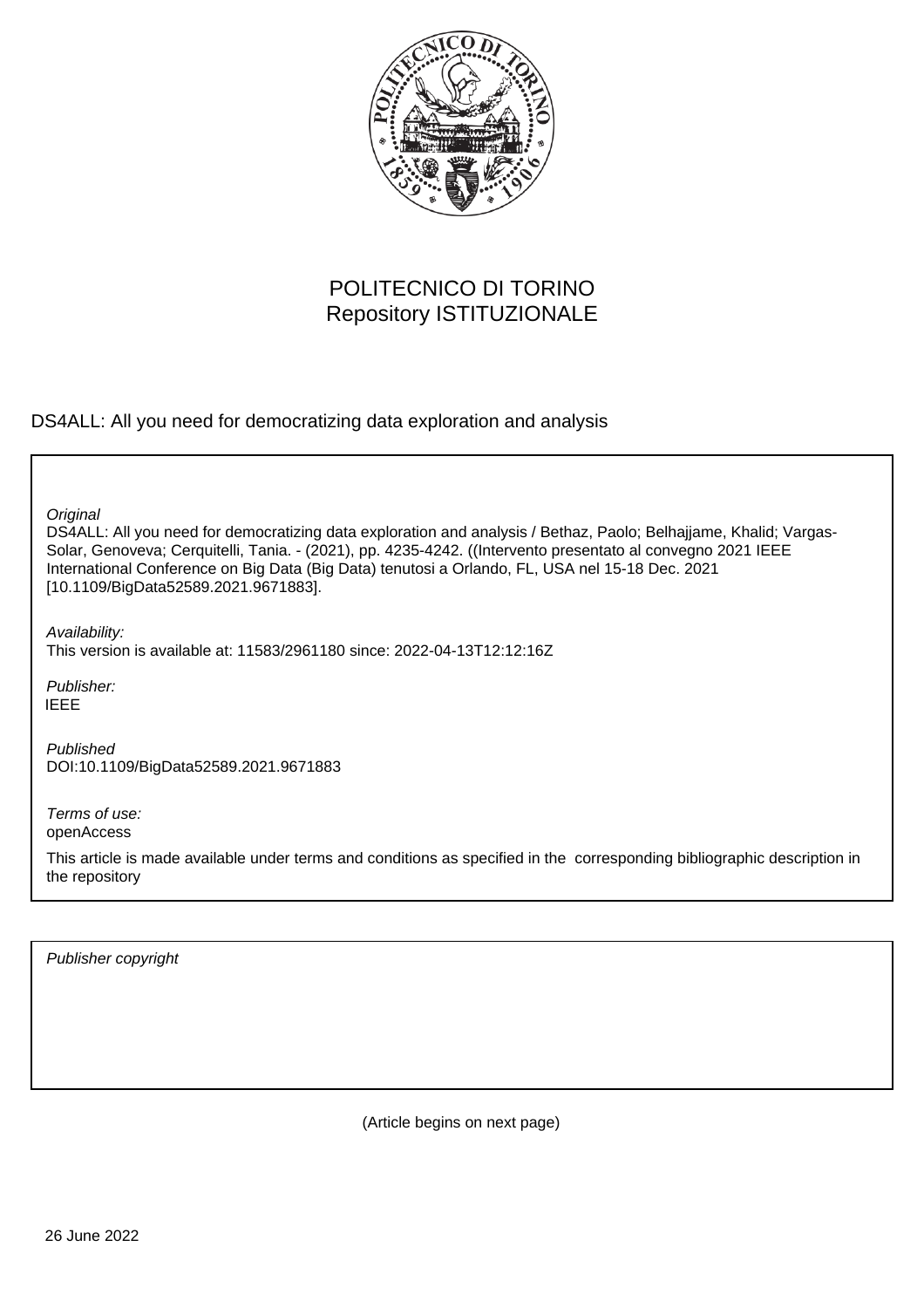# DS4ALL: All you need for democratizing data exploration and analysis

Paolo Bethaz *Department of Control and Computer Engineerin Politecnico di Torino* Turin, Italy paolo.bethaz@polito.it

Khalid Belhajjame *LAMSADE Universite Paris Dauphine ´* Paris, France khalid.belhajjame@dauphine.fr

Genoveva Vargas-Solar *LIRIS CNRS* Lyon, France genoveva.vargas-solar@cnrs.fr

Tania Cerquitelli *Department of Control and Computer Engineerin Politecnico di Torino* Turin, Italy tania.cerquitelli@polito.it

*Abstract*—Today, large amounts of data are collected in various domains, presenting unprecedented economic and societal opportunities. Yet, at present, the exploitation of these data sets through data science methods is primarily dominated by AI-savvy users. From an inclusive perspective, there is a need for solutions that can democratise data science that can guide non-specialists intuitively to explore data collections and extract knowledge out of them. This paper introduces the vision of a new data science engine, called DS4ALL (Data Science for ALL), that empowers users who are neither computer nor AI experts to perform sophisticated data exploration and analysis tasks. Therefore, DS4ALL is based on a conversational and intuitive approach that insulates users from the complexity of AI algorithms. DS4ALL allows a dialogue-based approach that gives the user greater freedom of expression. It will enable them to communicate using natural language without requiring a high level of expertise on data-driven algorithms. User requests are interpreted and handled internally by the system in an automated manner, providing the user with the required output by masking the complexity of the data science workflow. The system can also collect feedback on the displayed results, leveraging these comments to address personalized data analysis sessions. The benefits of the envisioned system are discussed, and a use case is also presented to describe the innovative aspects.

*Index Terms*—Data science, Data mining, Machine Learning, Data exploration, Industry 4.0, friendly data science, inclusive Data science.

## I. INTRODUCTION

The availability of data collections within organisations and almost any audience has introduced the need to provide "friendly" and inclusive ways of exploring and analysing them. The idea is that these tasks must go beyond the expertise of data scientists towards non-technical users with different expertise. That is, engineering, humanities, social sciences and any discipline requiring to experiment on data for answering research questions. Any non-technical user should exploit data collections with the right guide of an "intelligent" assistant. Friendly exploration and analysis systems must provide intuitive and interactive access to data processing operations in an agile and visual step by step manner. They should help a user

drive conclusions about the data collection content and identify the potential questions that data can help answer. Through conversational loops and feedback, a friendly exploration and analysis system must calibrate the tasks according to the characteristics of the data and the expertise and expectations of the user. Through metadata collection and user profiling, an exploration and analysis conversation loop should propose actions, insight and results' display (and visualisations) that assist the user in completing a given goal.

This vision paper proposes a methodology to support the domain expert in the data analysis process, making the exploration simple and user-friendly. It showcases our vision using an industrial use case related to predictive maintenance activity. In this scenario, manufacturing machinery is constantly monitored through sensors to collect parameters characterizing the production cycle. After appropriate preprocessing steps and feature engineering, these parameters can be used to build a predictive model able to estimate the degradation of the machinery at the end of each production cycle. In a context like this, the user that interacts with the system has a technical-industrial profile, with often no expertise in the data science field. Therefore, it is crucial that he/she intuitively interacts with the system, without being involved in the complexity of the analysis required. The user may be interested in analyzing the data collected on a specific date before or after preprocessing. He/she may want to check the predicted degradation value after a particular production cycle, compare it with the predicted values for other cycles, or compare it with other predictions related to the same cycle but obtained with different predictive models. All these requests can be made through a conversational approach, giving the user freedom of expression that leads to greater user-friendliness of the system.

Accordingly, the remainder of the paper is organised as follows. Section II describes conversational based approaches that focus on some phase of data processing processes. Section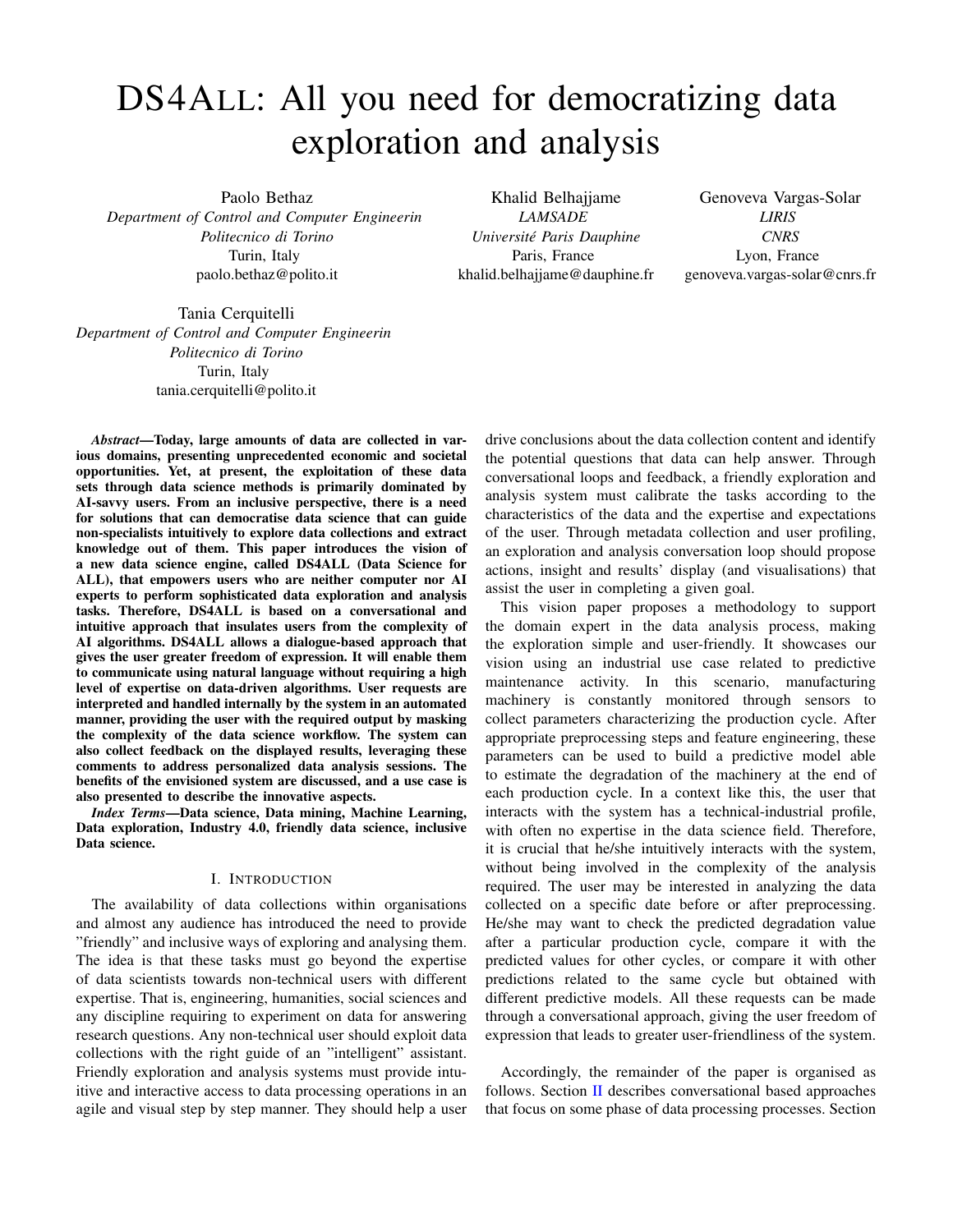III enumerates and discusses the main challenges and research directions for tackling conversational based data exploration that provides friendly interfaces adapted to users profiles. Section IV introduces the general lines of a preliminary conversation-based data exploration process that we propose. Section V describes the first experiment results through a use case related to the exploration of manufacture data. Finally, section VI concludes the paper and discusses future work.

## II. RELATED WORK

In recent years, the use of artificial intelligence-based chatbots has become increasingly common in many areas. AI chatbots are programs that simulate human-like conversations using natural language processing (NLP). They can understand language outside of a set of pre-programmed commands and continue learning based on the inputs it receives. Instead of a traditional chatbot, which offers pre-set structured dialogues to only answer predefined questions, an AI chatbot provides greater freedom to the user without imposing form or structure in formulating the question. So, if the goal is to have a smarter bot than a traditional bot, handle complex queries or help you make sense of massive datasets, AI bots are the best choice here.

Taking advantage of the recent popularity of these applications, many of the prominent technology leaders have begun offering their solutions to allow the user to get an easily customized chatbot. Dialogflow is a natural language understanding platform developed by Google<sup>1</sup> that makes it easy to design and integrate a conversational user interface into a mobile app or web application. Amazon Lex is an AWS service for building conversational interfaces into applications using voice and text. It was developed by Amazon<sup>2</sup>. It provided the deep functionality and flexibility of natural language understanding (NLU) and automatic speech recognition (ASR) to build lifelike and conversational interactions with the user. The Facebook AI Research (FAIR) team designed ParlAI [1] to create a community-based platform in which researchers can collaborate and reuse significant dialogue tasks, encouraging collaboration in the implementation of NLP systems that includes integration with bots as well as humans. Language Understanding (LUIS) is a cloud-based conversational AI developed by Microsoft<sup>3</sup> to identify valuable information in dialogues. LUIS interprets user goals (intents) and distils useful information from sentences (entities) for a high-quality language model. It integrates with the Azure Bot Service, making it easy to create a sophisticated bot.

Despite the interest and promising role as friendly interfaces, existing chat-bot conversational platforms have been rarely used for guiding users through data collections exploration and analysis. There are a multitude of data exploration and business intelligence systems, e.g. Trifacta<sup>4</sup>,

Tableau<sup>5</sup>, Qlik Sense<sup>6</sup>, NADEEF [2], KATARA [3], Tamer [4], VADA [5] and Data Civilizer [6]. However, these systems do not adopt a conversation-led approach. Data exploration with a human in the loop perspective has emerged  $[7]-[10]$ as an initiative to include the user requirements within the process. User requirements are modelled and included in the exploration process as input parameters provided within interactive settings. However, this intent can be enhanced by recommendation like techniques in which the system suggests exploration strategies. Suggestions can be calibrated according to the profile of the user.

Under this perspective, Intuitive Data Analytics  $(IDA^7)$ , a personal virtual data assistant using Natural Language Processing (NLP), allows to request reports, play with data visualizations and foresee predictions. IDA enables users to play with data, test out "what-if" scenarios, and visualize disruptive events and their effects. IDA assists decision-makers to ask for specific content and analytics tasks. The user does not choose the strategies to be used for solving his/her questions. Besides, her expert profile is not considered for calibrating the process. Our vision and approach aim to guide users with different expertise profiles to choose the possible techniques and tools to perform a data exploration task. The suggested methods and exploration pipeline are driven by the user expertise profile and the characteristics of the data. The process is conversationbased, meaning that the user chats with a data exploration system to acquire hindsight about datasets. The features of a smart chat provide the user with the illusion of a friendly and agile way for exploring data (i.e., dividing data science tasks into short phases that are frequently assessed and adapted according to partial results.).

Some attempt to make the interaction between user and system more conversational has already been made, for example, in the conversion from natural language to query and vice versa. In such a context, stand the works done in [11]–  $[17]$  and  $[18]$ ,  $[19]$ , which try to tackle the SQL-to-NL and NL-to-SQL problem. However, in this case, the conversational aspect between user and application is purely query-oriented. Other approaches like [20] address dialogue-based approaches to supports rich visualizations of data. Our idea is to go beyond query and answer settings and offer a complete dialogue to the user, allowing an interaction that is not exclusively finalised to the definition of a query.

#### III. VISION

The idea of our vision to make data science inclusive for non-data science-savvy people is that conversation and automated data mining can drive data exploration and analysis intuitively and step by step. For an automated conversational mining system, the main goal of the research is to design an engine that can effectively handle all possible requests that may come from the user. Providing greater freedom of expression to the user implies recognising the various requests

<sup>1</sup><https://cloud.google.com/dialogflow/docs>

<sup>2</sup><https://docs.aws.amazon.com/lex/latest/dg/what-is.html>

<sup>3</sup><https://docs.microsoft.com/en-us/azure/cognitive-services/luis/what-is-luis> <sup>4</sup><https://www.trifacta.com/>

<sup>5</sup><https://www.tableau.com/>

<sup>6</sup><https://www.qlik.com/us/products/qlik-sense>

<sup>7</sup><https://www.intuitivedataanalytics.com>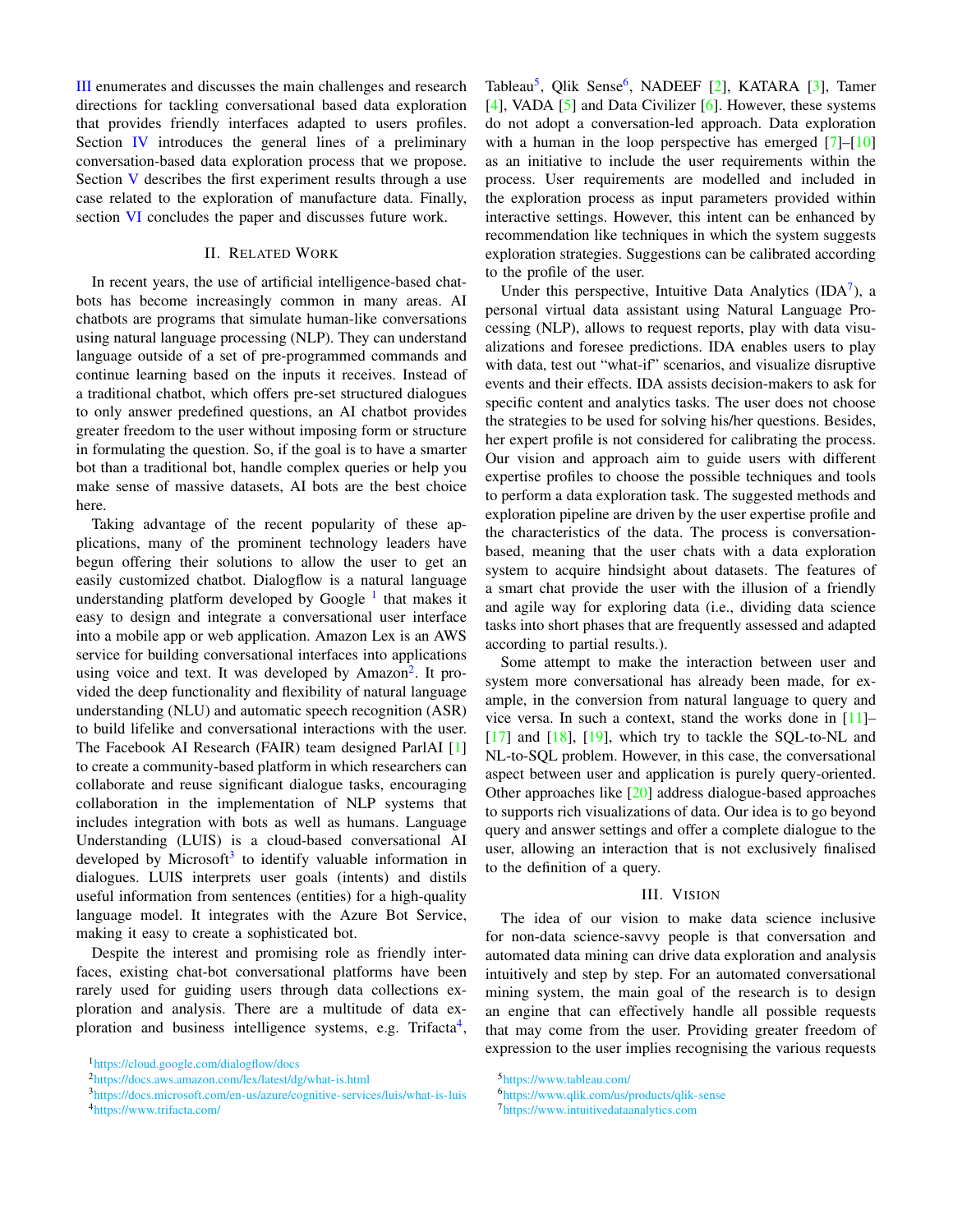and managing them correctly. Furthermore, the underlying complexity of data analysis tasks must be hidden from the end-user in the knowledge extraction process.

Figure 1 shows the general architecture of our system. The user provides an input to the system that can be textual or speech. This natural language input is converted into a task to be executed by leveraging an AI-based block that can understand the meaning of the user's request. Depending on the request, a different analytic block within the Data Operations Manager is used. In addition, requests are handled by leveraging logs collected during past explorations performed by the system, looking for similarities and affinities between various analyses to show the most useful and suitable results for the user's request. These results can be shown in textual, tabular, or graphical form. The user can then evaluate the clearness and utility of the results by leaving feedback that will be added to the exploration log and will be used to guide future analysis.

The design and development of the envisioned architecture open up a wide range of research questions, such as:

1. How to design a friendly user interaction to democratize data science?

2. What are the different main types of conversations between the user and DS4ALL and vice-versa allowed by the system? 3. How to translate a user request into a DS4ALL task? What kind of machine learning algorithms could be exploited? How to extend existing NLP trained models?

4. How to structure/define data science tasks (e.g., cluster analysis, predictive task, data exploration)?

5. How should the output be displayed?

6. How to design a personalized data science task? How to leverage logs containing information about past analysis, to improve current analysis?

7. What kind of information should be collected to provide personalized data science workflow? How do we analyze it?

The first question represents an entirely new problem. To the best of our knowledge, other works that aim to make data analysis more friendly approach the problem from a different point of view. IDA<sup>8</sup> for example, allows immediate and straightforward actions to the user, who can interact with a meta-language. Instead, other works such as [11], and [19] focus mainly on converting natural language to SQL, or vice versa, basing interaction exclusively on queries. However, although all of these works provide methods for facilitating interaction, none of them incorporates a dialogue-based approach that promotes a human-like conversation between system and user.

For questions 2-7, extensive research brought many innovative and efficient algorithms customized for a targeted analytics task. The proposed approach can integrate existing methodologies and algorithms. Using speech recognition libraries and pre-trained NLP models like Google's Bert [21] or OpenAI's GPT [22] is it possible to build a conversational chatbot

that listens and replies like a human. The data science tasks that DS4ALL can perform are those offered by the leading business intelligence systems (data profiling, data exploration), with some more specific analysis related to the industrial scenario (e.g. predictive maintenance and clustering analysis to label production cycles). The results of these analyses can be displayed using the most popular data visualization libraries such as  $D3^9$  and Highcharts<sup>10</sup>. Then, an ML model can leverage the information contained in the exploration log and provide more custom results to the user.

#### IV. CONVERSATIONAL DATA SCIENCE

This paper proposes a system that promotes an inclusive and friendly conversational data exploration and analysis process.

The originality of the proposed architecture can be summarized in the following points:

- 1) The user is assisted in the exploration and analysis of a data source.
	- *How*: by leveraging a registry of existing data exploration and analysis pipelines.
- 2) The user benefits from a layer of abstraction that insulates him from the complexity linked to the specifics of the libraries and tools for data exploration and analysis.
	- The user does not need to be an IT expert familiar with data exploration and analysis tools or how they are used.
	- The user does not need to specify the tool/method to be used for a given action. The results can, in some cases, be presented with an explanatory interpretation that facilitates the user's understanding of the concepts.
	- *Example*: The user can ask a question like: *which variables are pair-wise correlated?* To do this, s/he will not be asked which method to use (e.g., Spearman, Kendal, etc.). Moreover, besides the matrices produced by these tools, the user will receive a text that interprets the results for him, e.g., *the variables*  $v_1$  *and*  $v_k$  *seem to be strongly correlated*. We can imagine a similar scenario for outlier detection.
- 3) The interaction is conversational between the user and the system: The system responds to the user's request, but it can also ask for the user's feedback on a given point to better meet his/her needs for the data exploration and analysis task at hand. An example of conversational interaction (see figure 2) with an initial dialogue is shown in which the user loads the dataset to be analyzed, and the system immediately provides some statistical information about it.

The proposed methodology to support the user in the analysis process of a data source can be integrated into different architectures, with scenarios of varying complexity:

<sup>9</sup><https://d3js.org> <sup>10</sup><https://www.highcharts.com>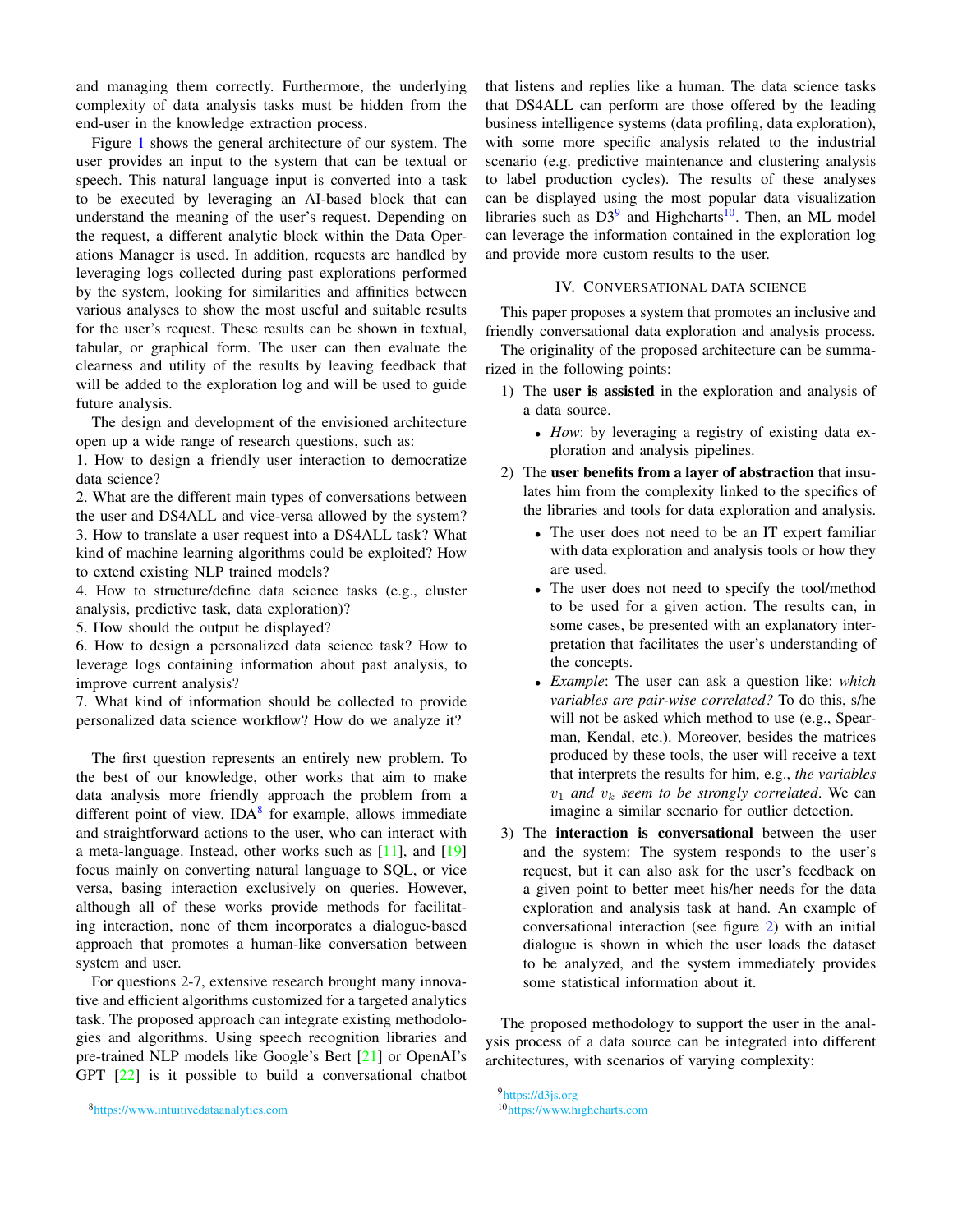

Fig. 1. Envisioned Architecture



Fig. 2. Conversational example

• In the simplest scenario, the methodology is integrated into an instant messaging app such as Telegram, Slack, or Facebook Messenger. In this scenario, the user can send textual questions, which the app will answer via sentences and charts.

• In the most complex scenario, the methodology is integrated into a custom web app. Here, the user can formulate questions in oral form, which the app will appropriately convert into text before providing a written or graphical response. The user can then provide feedback on the answer received, indicating his/her level of satisfaction. Feedback can be given, for example, by selecting from the various graphics provided the one considered most relevant as a response or by leaving a textual/oral comment that the app will save. The feedback collected is then used to improve the analysis process, adapting the application based on the users' needs.

Figure 3 shows the sequence diagram of the metaconversation between DS4ALL and the user. The conversational approach exploits a bidirectional interaction (red lines for application and blue ones for the user), starting and ending either from the user or the application. Every question posed by the user receives an answer from the application. However, also the application can ask the user to collect additional information or feedback. In addition to the opening and closing of the conversation, we initially identify five types of interactions (depicted with different lines in Figure 3, e.g. dotted, continuous, etc.). Each interaction is characterized by specific questions and answers: three of them are started by the users, and two by the application. As a first step, the user can begin interacting with the system by uploading a dataset and gathering different statistics, also displayed through plots, adequately selected based on user expertise. Then, the other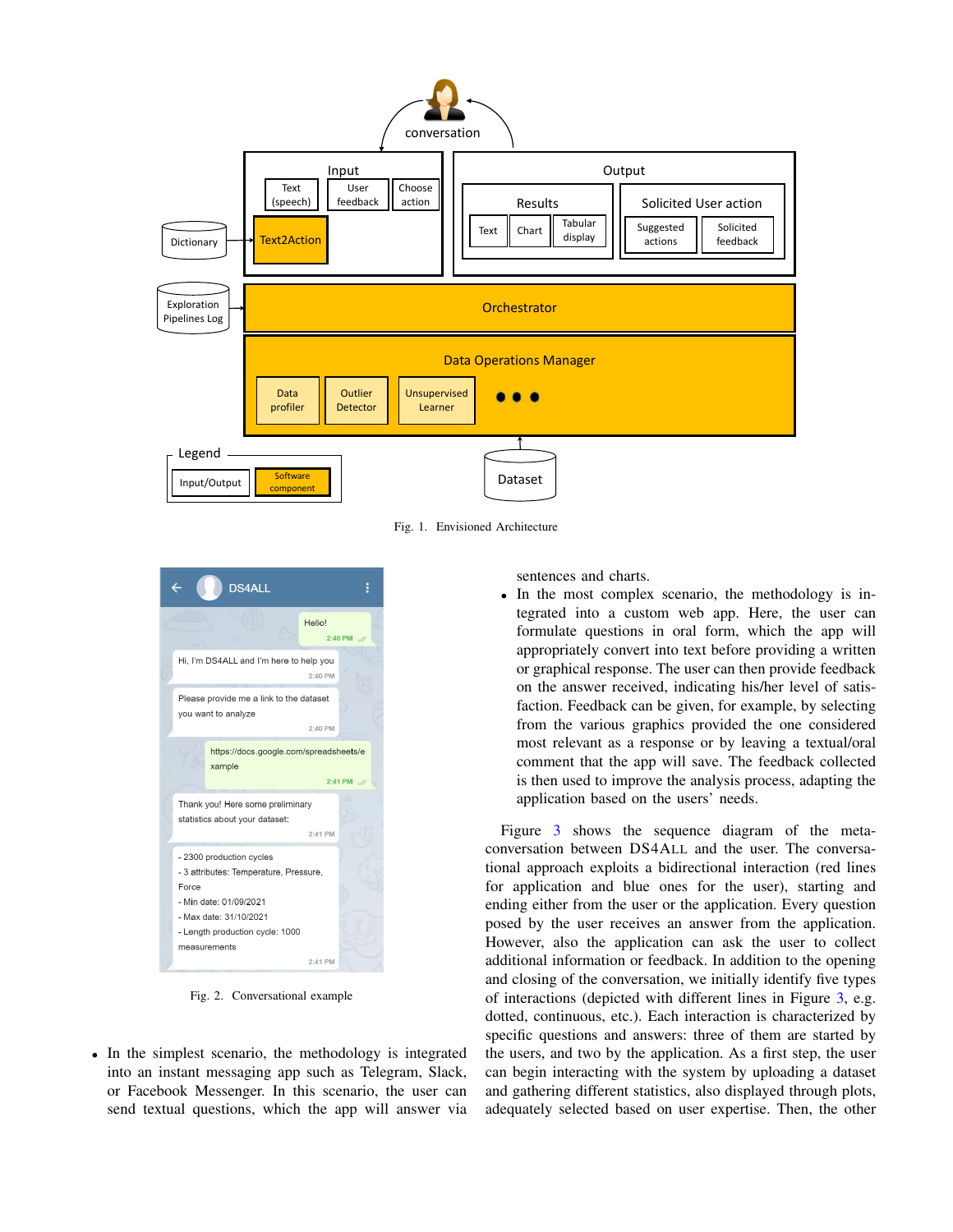

Fig. 3. Sequence diagram of meta-conversation.

four identified types of interactions are all independent of each other. There is no time constraint between them: the only time constraint is between questions/answers within the same type of interaction. The conversation can also be interrupted at any time. In this case, the user can save the current conversation status to continue later without losing the analysis results conducted up to that moment.

The user can request an analytical task (e.g. data modeling, predictive maintenance), delegating the complexity of the required analysis to the system and obtaining only the graphical results. S/he can also ask for a more specific action, such as changing the time interval considered in the analysis or excluding a particular attribute in subsequent analysis.

Regarding the interactions started by the system, they can ask for additional input parameters, which the user can provide thanks to his domain knowledge. This interaction is helpful for the application to capture domain knowledge through data analysis. Moreover, the application may also provide output to the user without being specifically requested to do so. This can be considered the most complex interaction among those proposed because the user does not require anything specific from the application. The system must provide the user with the analysis and the results it considers most suitable and of interest without receiving any initial input.

# V. PRELIMINARY DEVELOPMENT AND RESULTS

This section illustrates through a use case preliminary results regarding the modelling of conversational pipelines designed to explore data.

# *A. Case study*

Industry 4.0 settings monitor entire production chains through sensors that can constantly collect a large amount of data. This data, processed using scalable data analytics architectures, can be leveraged to optimise the machinery maintenance process. For example, a predictive maintenance strategy for a complex machine can require a sophisticated and non-trivial analytical stage to provide accurate and trusted predictions [23]. Some signals in the collected data can represent fully functioning machine conditions; others have been collected in the proximity of a failure and therefore represent critical production issues. In our Industry 4.0 scenario [23], [24] we consider time-stamped data concerning: (1) the components participating in a first phase of the industrial process: temperatures, pressures and mass flow of the two components; (2) metrics regarding oil pressure of pistons and mechanical vibration recorded from machines; (3) alarms recorded by monitoring systems. A second data source is provided by the past recording of maintenance activities, such as failures, time of failure, and recovery actions. This dataset comprises several sources, including the existing preventive maintenance dataset and additional manually compiled spreadsheets by maintenance operators.

It is necessary to have a good and thorough understanding of the data collections, to determine whether these data help answer prediction questions. The users require an exploration approach to acquire a quantitative vision of these data and their quality. Data exploration can imply performing other data science tasks with which the user might not be familiar. Next, we show how a system can guide the user through data collections in a friendly and intuitive manner through a conversational approach. The user can also adjust the exploration process giving feedback to specify whether partial results are aligned to his/her expectations.

#### *B. Conversational exploration of manufacture data: key tasks*

In the industrial domain, engineers in the field and decisionmakers must exploit datasets produced from observing processes. Even if their mathematical knowledge guides them through quantitative data analysis, performing more ambitious analytics is not easy to design. We chose a use case in the industry 4.0 domain to show how DS4ALL can promote inclusiveness for engineering experts with few data science expertise. Here we describe the key tasks of conversational data science with experts in Industry 4.0 that DS4ALL provides. Within each task, the conversation approach will leverage the interaction with the user. All the conversational types shown in Figure 3 and described in Section 1 can be exploited. The conversation may include more or less numerous interactions of two-way text/audio messages for each task.

Each task requires input variables (which may be optional or mandatory) and provides a corresponding output. Table I shows the inputs/outputs for each considered task. The first task represents the *dataset upload* phase by the user: in this task, the user must provide a tabular dataset to be used for analysis. Currently, the only formats accepted are CSV or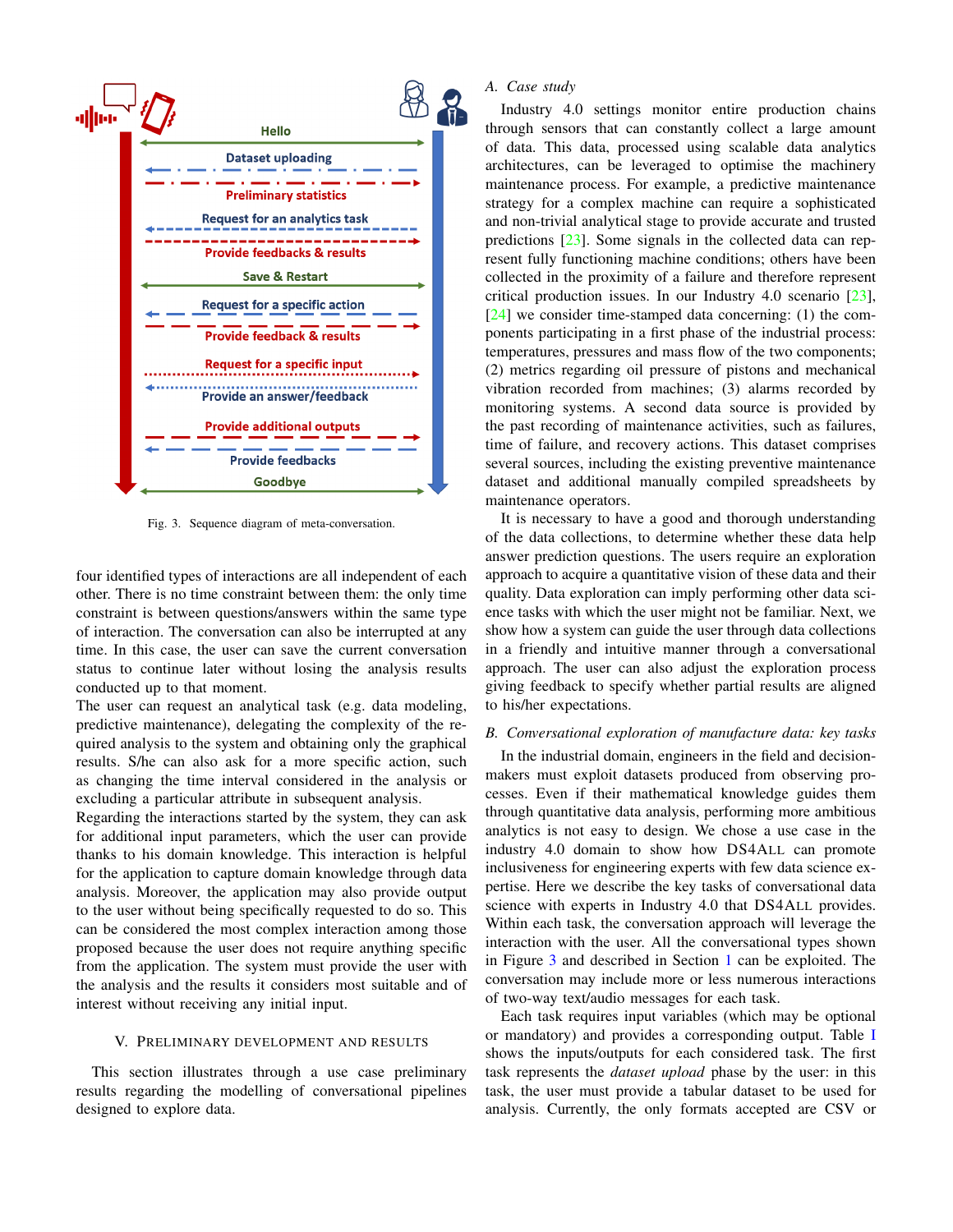| Task                                  | Input request           | <b>Output</b> provided      |
|---------------------------------------|-------------------------|-----------------------------|
| Dataset uploading                     | Dataset in csy format   | Preliminary statistics      |
| Data quality verification             | Domain knowledge        | Feedback on quality aspects |
| Definition of the analytics objective | Information of interest | Analysis results            |
| Data exploration                      | Optional parameters     | Numerical results and plots |
| Pattern Mining                        | Optional parameters     | Numerical results and plots |
| Cycle partitioning                    | Optional parameters     | Numerical results and plots |
| Predictive maintenance                | Optional parameters     | Numerical results and plots |
| Cycle Labeling                        | Optional parameters     | Numerical results and plots |
| TABLE                                 |                         |                             |

INPUT/OUTPUT FOR EACH TASK

XLS, but these limitations will be overcome in the future. The upload of the dataset can be done through an appropriate section of a custom web page or by sharing a link to a data repository using Telegram or other messaging apps. This task ends with some preliminary statistics (both textual and graphical) extracted from the loaded data and shown to the user.

Two other tasks in the table are examples of situations where the app initially asks the user to provide specific input. This happens in the *data quality verification* and in the *definition of the objective*. In the first case, the system asks the user to provide domain information related to the loaded data (e.g. validity range for each variable, unit of measure, sampling rate). After receiving these additional inputs, the system provides the user with a report on the data quality, highlighting possible anomalies and asking the user for advice on how to handle them. The second task asks the user questions to collect preliminary information about the data analytics objectives. If the user does not answer, the app proposes additional questions to help the user understand his/her data and choose a specific data analytics objective.

Two other tasks in the table are examples of situations where the app initially asks the user to provide specific input. This happens in the *data quality verification* and in the *definition of the objective*. In the first task, the system asks the user to provide some domain information related to the loaded data (e.g., validity range for each variable, unit of measure, sampling rate). After receiving this additional input, it provides the user with a report on the quality of the data, highlighting possible anomalies and asking the user for advice on how to handle them. The second task asks the user some questions to collect preliminary information about the data analytics objectives. If there is no answer, the app asks additional questions to help the user understand his/her data and choose a specific data analytics objective.

# *C. Conversational exploration of manufacture data: an example*

Here is an example of interaction between user and app. The purpose is to show how the user can request a particular task/action and display the analysis results. The task addressed in this case is the *definition of the analytics objective*. Here, the app initiates the interaction, asking the user what type of analysis s/he is interested in, providing a list of possibilities. The user can select one of these choices, and the analysis

starts. However, the user may not know which option to choose, either because he is not clear about the type of analysis he wants to see or doubts about the semantic definition of the options. In this case, the "I don't know" answer is given, and the app proposes additional questions to direct the user to the most suitable analysis. A different task is addressed depending on whether these questions are answered positively or negatively. Figure 4 offers an example of a conversation between the system and the user during the definition of the analysis objective in which the user does not have a clear idea of the type of analysis he wants to carry out. Here the app offers additional questions to help the user perform a clustering analysis through his answers. It is essential to say that the same kind of analysis would be performed even if the interaction started directly from the user, who explicitly requests this specific analytic task.



Fig. 4. Conversation about the definition of the analytics objective

Figure 5 represents the output provided to the user if the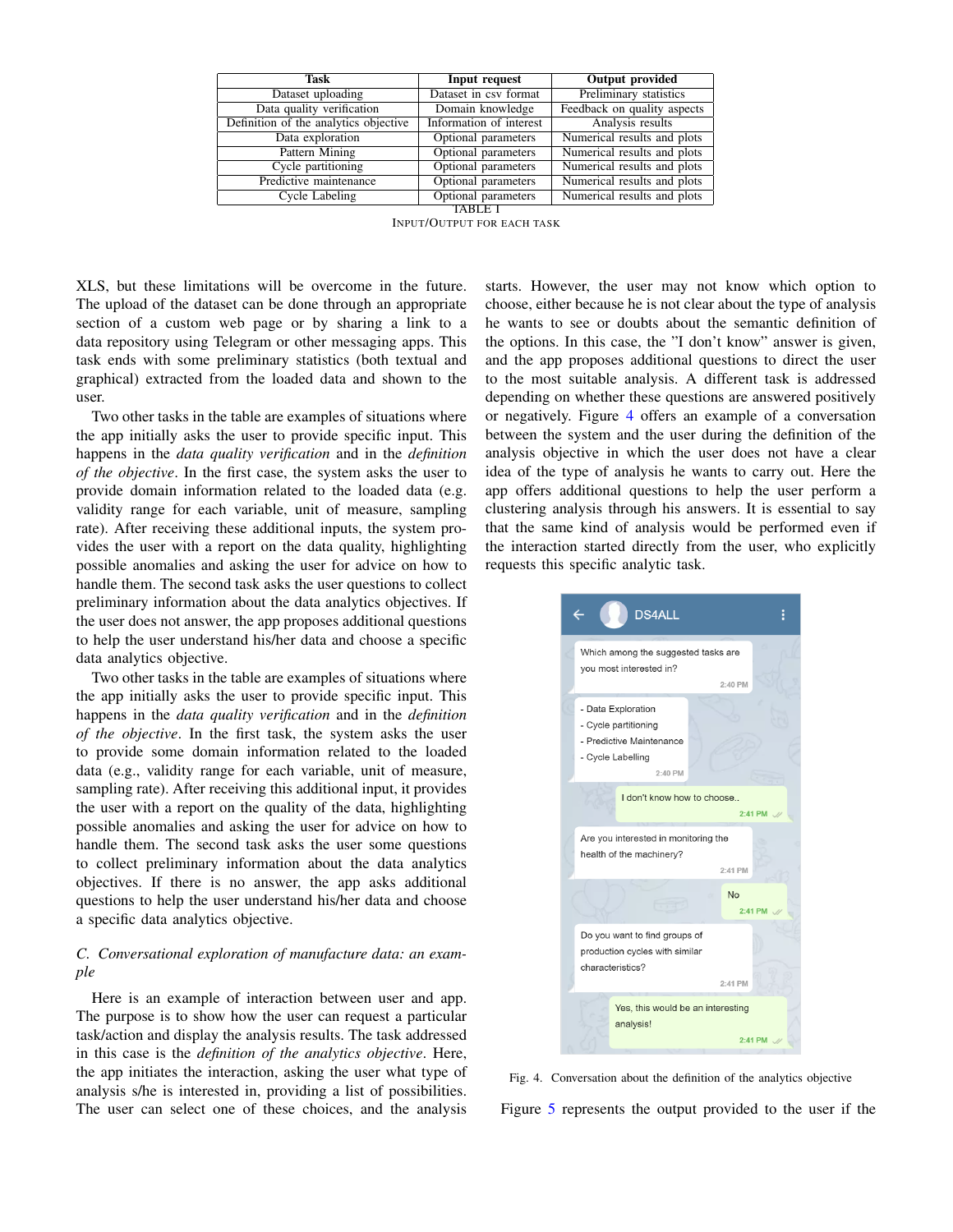selected task is the clustering analysis. The screenshot shows the comparison between two different approaches to perform clustering: in the first case, the distance between signals is calculated by exploiting statistical features extracted from the raw data collected by the sensor; in another case, the distance between the original raw data is used.

The two approaches are compared graphically using a 3d scatterplot showing how the various clusters are distributed. In addition, the performance of each solution is represented by three quality indices (Average Silhouette Index, Global Silhouette Index, Dunn Index). Since these indices presuppose technical knowledge that the user may not possess, each indicates the range of values that can take, specifying which values guarantee a better solution. In this way, even if the user does not know what these indices represent, s/he can still interpret their values and compare them, evaluating the solution that could be better.



Fig. 5. Comparison between two clustering techniques

#### VI. DISCUSSION AND CHALLENGES

This paper introduces our vision and research challenges related to the design of friendly conversational data exploration calibrated according to the expertise of users. The objective is to propose strategies that can democratise data science processes to non-expert users and thereby promote inclusiveness in the area. Our vision is that interactive, conversational approaches can guide users with different expertise and background through data exploration. The challenges to achieving this objective include designing agile, intuitive and friendly conversations. Conversations must be guided by the characteristics of the data and the users' profiles. They must lead to an understandable description of data and the user familiarised with the possible exploration tools used for an exploration task. We highlight below several issues that need to be addressed to make the vision we have outlined in this paper a reality.

It is by no means an exhaustive enumeration of all possible open problems, which in itself would be impossible, but rather a guide to some of the most relevant future research directions. In particular, the section focuses primarily on the conversational aspect, as our vision poses most of its innovative open problems.

- *Interpreting user requests.* This issue lies at the interface of multiple disciplines: processing user requests issued in natural language, mapping and adapting requirements (user needs) into actions that consider the nature of the data at hand.
- *Providing personalized answers.* Feedback/answers provided by the envisioned engine should become more adaptive and personalized to guide the users in friendly data exploration and in easily detecting data value. The new services should include *data storytelling* capabilities, i.e., provide interactive conversations combined with narrative techniques which deliver data stories and explanations the human user can easily understand that.
- *Prediction of the next-step analytics task* relies on guessing the next step (action) to undertake. Sometimes the user is unable to identify the best next step in the data and exploration task. The underlying challenge is to identify the characteristics of the dataset and the previous actions that could be used to foresee the next steps.
- *Personalized data visualization.* What is the best display (visualization) for a given dataset or the results of an action. The expertise of the user must be taken into account, but also the intrinsic characteristics of the data and the results.
- *Drilling down into data science tasks.* Data science tasks are typically complex and do not follow a well-specified workflow. This complexity generates the need to identify the granularities of the subtasks that make up the overall task, which is not necessarily known a priori. In addition, it is necessary to investigate new methods to navigate through (draw dependencies between) sub-tasks.

#### **REFERENCES**

- [1] Alexander H Miller, Will Feng, Adam Fisch, Jiasen Lu, Dhruv Batra, Antoine Bordes, Devi Parikh, and Jason Weston. Parlai: A dialog research software platform. *arXiv preprint arXiv:1705.06476*, 2017.
- [2] A. Ebaid, A.d K. Elmagarmid, I. F. Ilyas, et al. NADEEF: A generalized data cleaning system. *PVLDB*, 6(12):1218–1221, 2013.
- [3] X. Chu, J. Morcos, I. F. Ilyas, et al. KATARA: A data cleaning system powered by knowledge bases and crowdsourcing. In *SIGMOD*, pages 1247–1261. ACM, 2015.
- [4] M. Stonebraker, D. Bruckner, I. F. Ilyas, et al. Data curation at scale: The data tamer system. In *CIDR*. www.cidrdb.org, 2013.
- [5] N. Konstantinou, M. Koehler, E. Abel, et al. The VADA architecture for cost-effective data wrangling. In *SIGMOD Conference*, pages 1599– 1602. ACM, 2017.
- [6] Dong Deng, Raul Castro Fernandez, Ziawasch Abedjan, Sibo Wang, Michael Stonebraker, Ahmed K. Elmagarmid, Ihab F. Ilyas, Samuel Madden, Mourad Ouzzani, and Nan Tang. The data civilizer system. In *8th Biennial Conference on Innovative Data Systems Research, CIDR 2017, Chaminade, CA, USA, January 8-11, 2017, Online Proceedings*. www.cidrdb.org, 2017.
- [7] Paolo Bethaz and Tania Cerquitelli. Enhancing the friendliness of data analytics tasks: an automated methodology. In *EDBT/ICDT Workshops*, 2021.
- [8] Genoveva Vargas-Solar, Mehrdad Farokhnejad, and Javier Espinosa-Oviedo. Towards human-in-the-loop based query rewriting for exploring datasets. In *Proceedings of the Workshops of the EDBT/ICDT 2021 Joint Conference*, 2021.
- [9] Alexander Kalinin, Ugur Cetintemel, and Stan Zdonik. Interactive data exploration using semantic windows. In *Proceedings of the 2014 ACM SIGMOD international conference on Management of data*, pages 505– 516, 2014.